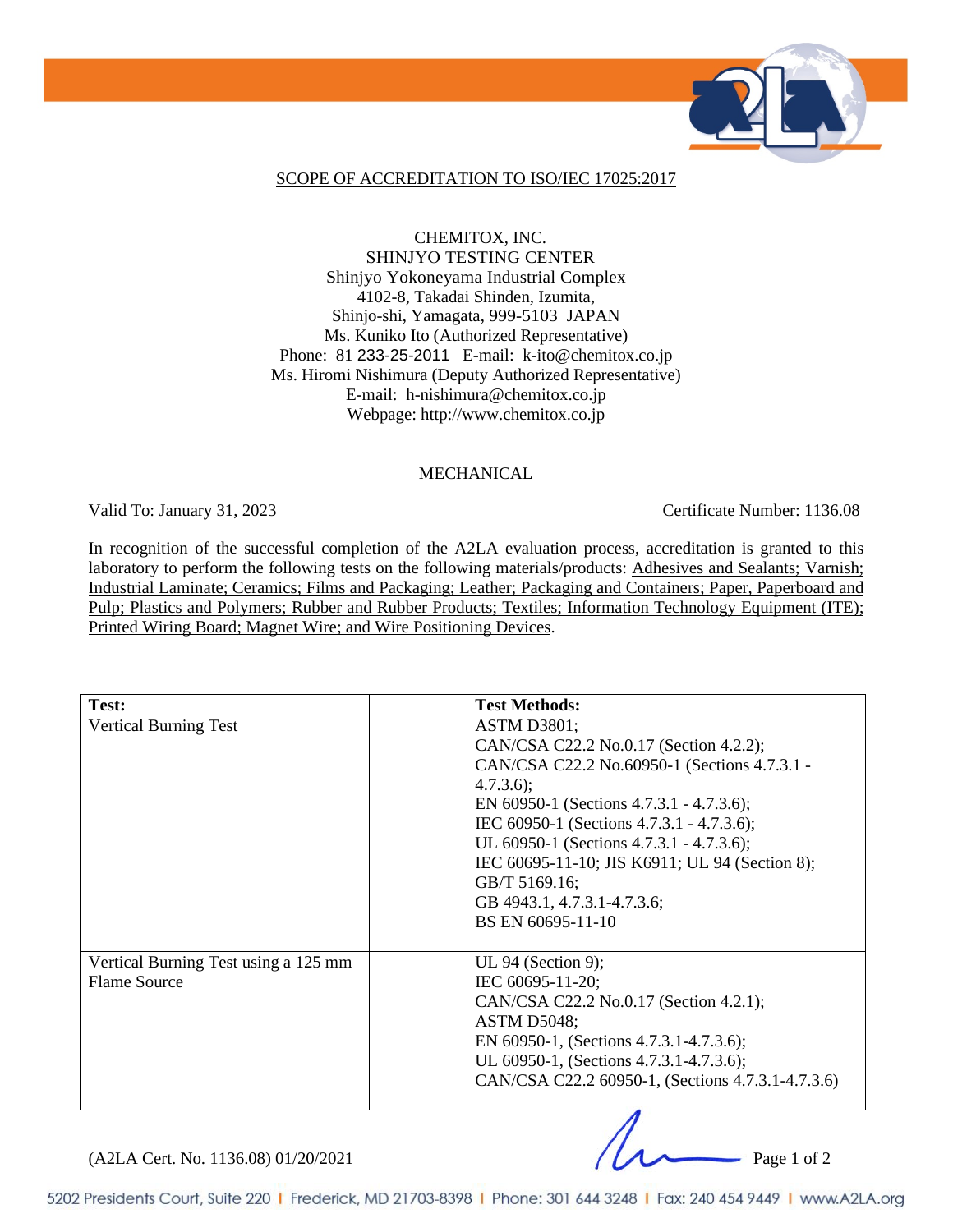| Test:                               | <b>Test Methods:</b>                                 |
|-------------------------------------|------------------------------------------------------|
| Burning Test using a 20 mm Flame    | UL 746C (Sections 16 and 51);                        |
| Source Used in Electrical Equipment | IEC 60950-1 (Annex A2);                              |
| Evaluations                         |                                                      |
|                                     | EN 60950-1 (Annex A2);                               |
|                                     | UL 60950-1 (Annex A2);                               |
|                                     | CAN/CSA C22.2 No.60950-1 (Annex A2);                 |
|                                     | GB 4943.1, Annex A2                                  |
| Burning Test using a 127 mm Flame   | UL 746C (Sections 17 and 52);                        |
| Source Used in Electrical Equipment | IEC 60950-1 (Annex A1);                              |
| Evaluations                         | EN 60950-1 (Annex A1);                               |
|                                     | UL 60950-1 (Annex A1);                               |
|                                     | CAN/CSA C22.2 No.60950-1 (Annex A1);                 |
|                                     | GB 4943.1, Annex A1                                  |
|                                     |                                                      |
| Burning Test of Automotive Interior | <b>ASTM D5132;</b>                                   |
| Materials                           | <b>FMVSS 302;</b>                                    |
|                                     | ISO 3795; JIS D1201;                                 |
|                                     | SAE J369;                                            |
|                                     | GB 8410;                                             |
|                                     | UNECE R118 (Annex 6)                                 |
|                                     |                                                      |
| <b>VW-1 Flammability Test</b>       | UL224 (Section, 5.11);                               |
|                                     | UL510 (Section 6);                                   |
|                                     | UL510a (Section 9, 20);                              |
|                                     | UL1441 (Section 5.7);                                |
|                                     | UL1581 (Section, 1080);                              |
|                                     | UL2556 (Section, 9.4);                               |
|                                     | ASTM D2671 (Section 72 Procedure C);                 |
|                                     | IEC TS 60695-11-21                                   |
|                                     |                                                      |
| Flammability Testing for Aircraft   | 14 CFR 25 (Appendix F, Part 1);                      |
| <b>Interior Materials</b>           | $CS$ 25 (Appendix F, Part 1);                        |
| (Vertical, Horizontal, 45-Degree,   | JAR 25 (Appendix F, Part 1);                         |
| 60 Degree, Flammability Test)       | JCAB AIM Part III (Appendix F, Part 1);              |
|                                     | RTCA/DO-160G (Section 26);                           |
|                                     | FAA Aircraft Materials Fire Test Handbook Chapter 1; |
|                                     | FAA Aircraft Materials Fire Test Handbook Chapter 2; |
|                                     | FAA Aircraft Materials Fire Test Handbook Chapter 3; |
|                                     | FAA Aircraft Materials Fire Test Handbook Chapter 4  |
|                                     |                                                      |
| <b>Flame Propagation Test</b>       | <b>ASTM C1166;</b>                                   |
|                                     | ASTM C542;                                           |
|                                     | <b>NFPA 130;</b>                                     |
|                                     | Title 49 CFR Part 238 Appendix B;                    |
|                                     | FTA Recommended Fire Safety;                         |
|                                     | Practices for Rail Transit Materials Selection       |
|                                     |                                                      |

 $(A2LA$  Cert. No. 1136.08) 01/20/2021 Page 2 of 2